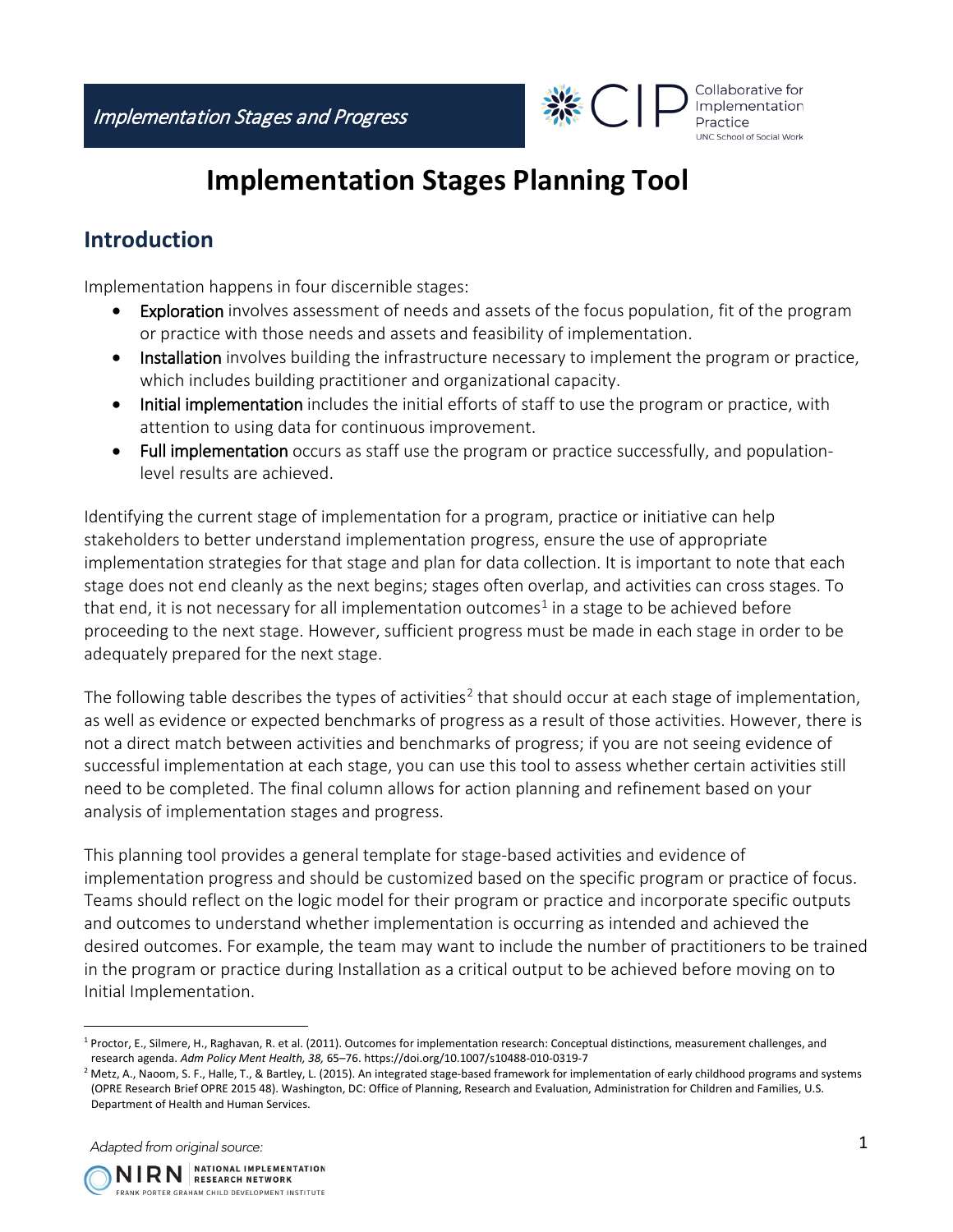## <span id="page-1-0"></span>**Implementation Stages Planning Tool**

| Exploration: The agency conducts an assessment of needs and assets, fit and feasibility of implementing a program or practice.                                                                                                                                                                                                                                                                                                                                                                                                                                                                                                                                                                                                                                                                                                                                                                                                                                                                                                                  |                                                                                                                                                                                                                                                                                                                                                                                                                                                                |                                                               |  |  |
|-------------------------------------------------------------------------------------------------------------------------------------------------------------------------------------------------------------------------------------------------------------------------------------------------------------------------------------------------------------------------------------------------------------------------------------------------------------------------------------------------------------------------------------------------------------------------------------------------------------------------------------------------------------------------------------------------------------------------------------------------------------------------------------------------------------------------------------------------------------------------------------------------------------------------------------------------------------------------------------------------------------------------------------------------|----------------------------------------------------------------------------------------------------------------------------------------------------------------------------------------------------------------------------------------------------------------------------------------------------------------------------------------------------------------------------------------------------------------------------------------------------------------|---------------------------------------------------------------|--|--|
| What are key implementation activities at this stage?                                                                                                                                                                                                                                                                                                                                                                                                                                                                                                                                                                                                                                                                                                                                                                                                                                                                                                                                                                                           | What does successful implementation look like at<br>this stage? <sup>3</sup>                                                                                                                                                                                                                                                                                                                                                                                   | What are next steps based on our<br>assessment of this stage? |  |  |
| Develop an implementation team (identify<br>members and initiate buy-in) to support the work<br>as it progresses through the stages.<br>Identify needs and assets within a community and<br>focus population.<br>Identify and learn about possible programs or<br>practices that may align with the community's<br>needs and assets.<br>Grow relationships with practitioners, organization<br>and systems leaders, community partners and the<br>focus population to support implementation.<br>Assess and create practitioner, organizational and<br>community readiness for change.<br>Develop communication processes to support the<br>work.<br>Learn about what it takes to implement the<br>program or practice effectively, including what is<br>needed to:<br>• optimize community buy-in;<br>develop staff competency for the program or<br>practice; and<br>• create organizational and systems changes<br>supportive of implementation (e.g., policies).<br>Make a decision to proceed with selected program<br>or practice or not. | Formation of a core implementation team to guide<br>the work<br>Demonstrated needs for the program or practice<br>(i.e., deemed an appropriate model to support<br>identified needs and assets)<br>Demonstrated appropriateness and relevance of<br>program or practice through assessment of fit and<br>feasibility<br>Demonstrated acceptability and buy-in from<br>practitioners and community partners (e.g.,<br>individuals, families, community members) |                                                               |  |  |

<sup>&</sup>lt;sup>3</sup> This column includes incremental benchmarks that demonstrate implementation progress as well as longer term outcomes that demonstrate successful completion of the implementation stage.



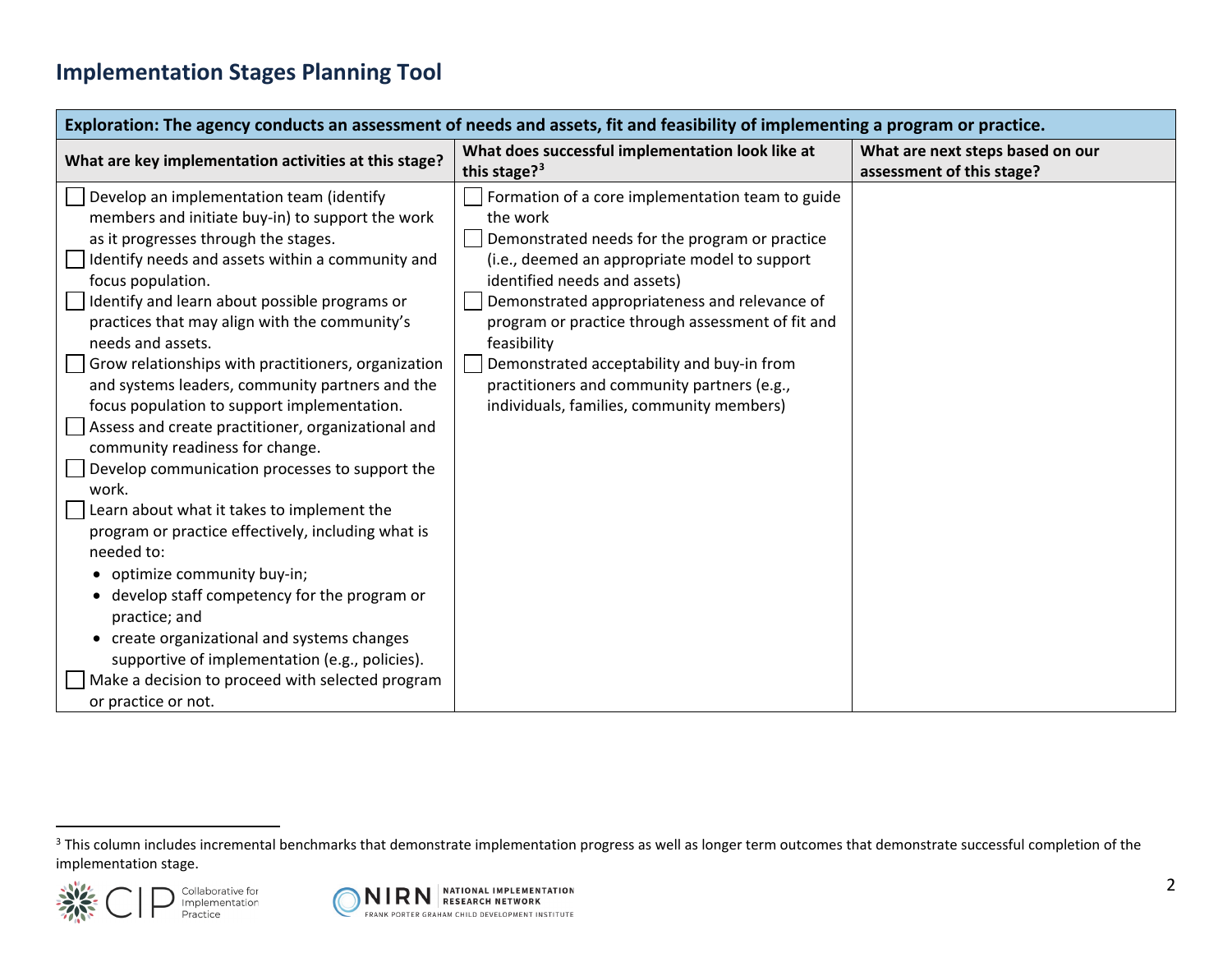<span id="page-2-0"></span>

| Installation: The implementation team builds the infrastructure necessary to implement the program or practice, which includes building<br>practitioner and organizational capacity.                                                                                                                                                                                                                                                                                                                                                                                                                                                                                                                                                                                                                                                                                                                                                                                                       |                                                                                                                                                                                                                                                                                                                                                                                                                                                                                                                                                                                                                                                                                                                                                                                                                                                                                                                                                                        |                                                               |  |  |
|--------------------------------------------------------------------------------------------------------------------------------------------------------------------------------------------------------------------------------------------------------------------------------------------------------------------------------------------------------------------------------------------------------------------------------------------------------------------------------------------------------------------------------------------------------------------------------------------------------------------------------------------------------------------------------------------------------------------------------------------------------------------------------------------------------------------------------------------------------------------------------------------------------------------------------------------------------------------------------------------|------------------------------------------------------------------------------------------------------------------------------------------------------------------------------------------------------------------------------------------------------------------------------------------------------------------------------------------------------------------------------------------------------------------------------------------------------------------------------------------------------------------------------------------------------------------------------------------------------------------------------------------------------------------------------------------------------------------------------------------------------------------------------------------------------------------------------------------------------------------------------------------------------------------------------------------------------------------------|---------------------------------------------------------------|--|--|
| What are key implementation activities at this stage?                                                                                                                                                                                                                                                                                                                                                                                                                                                                                                                                                                                                                                                                                                                                                                                                                                                                                                                                      | What indicates success of implementation at this<br>stage? $4$                                                                                                                                                                                                                                                                                                                                                                                                                                                                                                                                                                                                                                                                                                                                                                                                                                                                                                         | What are next steps based on our<br>assessment of this stage? |  |  |
| Convene implementation team regularly to gather<br>and use data to assess implementation.<br>Ensure the implementation team has the<br>appropriate knowledge, skills, functions and<br>authority to support infrastructure development<br>and improvement of the program or practice.<br>Develop timely feedback loops among community<br>partners, practitioners, leadership and the focus<br>population in order to ensure bi-directional and<br>inclusive communication.<br>Gather feedback on how the program or practice<br>will be implemented from stakeholders including<br>community partners, individuals and families,<br>practitioners and leaders.<br>Identify what data will be used to measure<br>implementation progress<br>Discuss how data will be used to support.<br>communication, decision-making and continuous<br>improvement.<br>Assess, secure and develop the implementation<br>infrastructure needed to put the program or<br>practice into place as intended. | Bi-directional communication is taking place<br>among stakeholders including community<br>partners, individuals and families, practitioners,<br>supervisors and leaders<br>A process is in place for referring and orienting<br>individuals and/or families to program or practice<br>Majority of practitioners are trained in the<br>program or practice<br>Infrastructure is in place to support coaching to<br>effectively reinforce competencies required to use<br>the program or practice<br>Fidelity criteria are established for the program or<br>practice<br>Infrastructure is in place to collect and use data<br>(i.e., fidelity, program, and outcome) to<br>continuously improve delivery of the program or<br>practice<br>Staff have access to data infrastructure and are<br>equipped to use it<br>Policies and procedures to support adoption and<br>uptake of the program and practice are in place<br>and understood by practitioners, individuals, |                                                               |  |  |
|                                                                                                                                                                                                                                                                                                                                                                                                                                                                                                                                                                                                                                                                                                                                                                                                                                                                                                                                                                                            | families and community partners                                                                                                                                                                                                                                                                                                                                                                                                                                                                                                                                                                                                                                                                                                                                                                                                                                                                                                                                        |                                                               |  |  |

 $\overline{a}$ 



<sup>&</sup>lt;sup>4</sup> This column includes incremental benchmarks that demonstrate implementation progress as well as longer term outcomes that demonstrate successful completion of the implementation stage.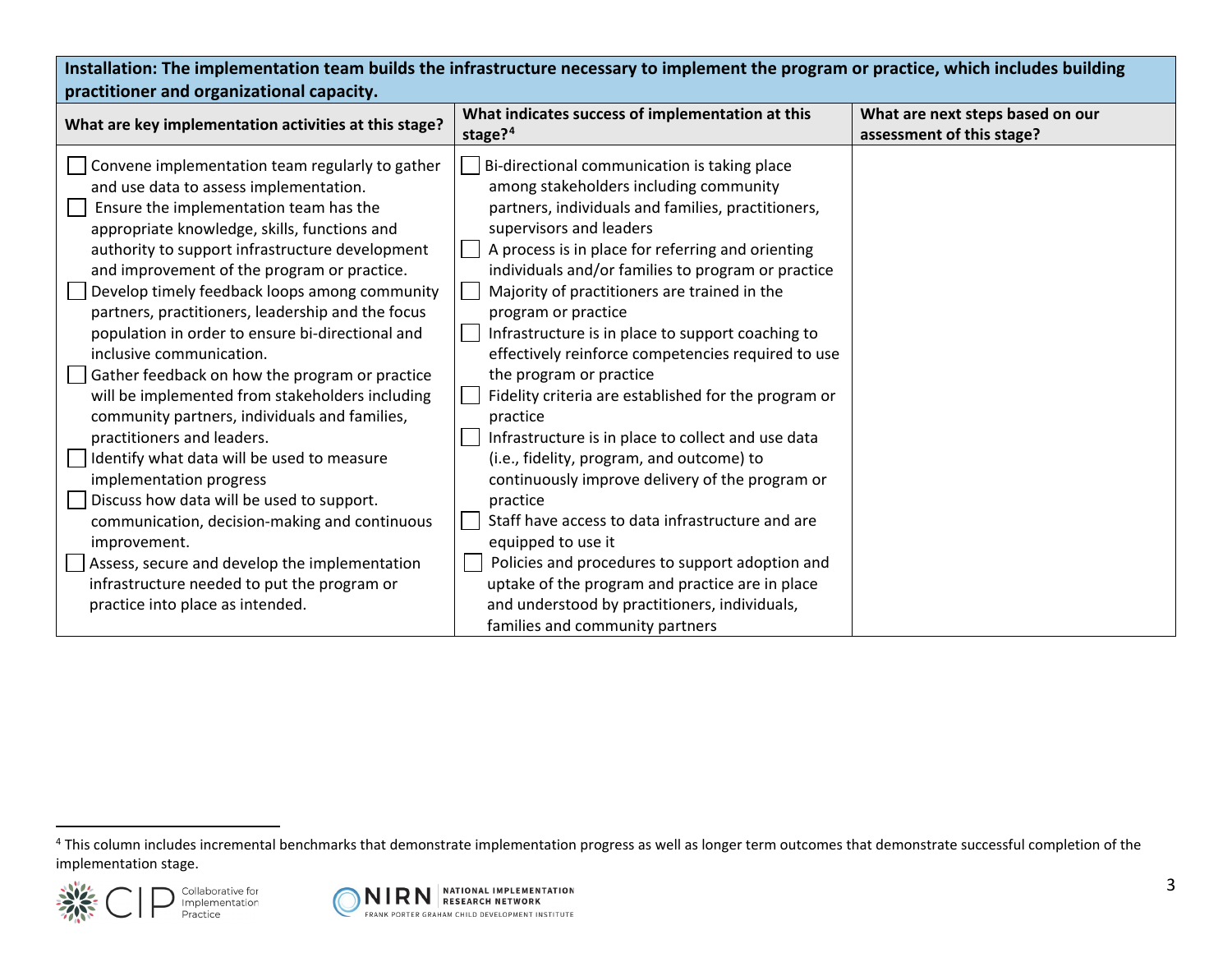| improvement.                                                                                                                                                                                                                                                                                                                                                                                                                                                                                                                                                                         |                                                                                                                                                                                                                                                                                                                                                                                                                                                                                                                                                                                                                                                                                                                                                                                                                                                                                                                                        |                                                               |  |  |
|--------------------------------------------------------------------------------------------------------------------------------------------------------------------------------------------------------------------------------------------------------------------------------------------------------------------------------------------------------------------------------------------------------------------------------------------------------------------------------------------------------------------------------------------------------------------------------------|----------------------------------------------------------------------------------------------------------------------------------------------------------------------------------------------------------------------------------------------------------------------------------------------------------------------------------------------------------------------------------------------------------------------------------------------------------------------------------------------------------------------------------------------------------------------------------------------------------------------------------------------------------------------------------------------------------------------------------------------------------------------------------------------------------------------------------------------------------------------------------------------------------------------------------------|---------------------------------------------------------------|--|--|
| What are key implementation activities of this stage?                                                                                                                                                                                                                                                                                                                                                                                                                                                                                                                                | What indicates success of implementation at this<br>stage? <sup>5</sup>                                                                                                                                                                                                                                                                                                                                                                                                                                                                                                                                                                                                                                                                                                                                                                                                                                                                | What are next steps based on our<br>assessment of this stage? |  |  |
| Convene implementation team regularly to gather<br>and use data to assess implementation.<br>Gather data and feedback through multiple<br>sources including individuals and families to<br>understand how implementation is going.<br>Develop improvement strategies through the<br>implementation team's analysis of data and<br>feedback.<br>Communicate with practitioners, leadership,<br>community partners and the focus population<br>about implementation progress, improvement<br>strategies and successes.<br>Refine implementation infrastructure based on<br>these data. | Data are used regularly to inform decision-making<br>and improve implementation of the program or<br>practice<br>Majority of practitioners are using the program or<br>practice<br>Fidelity to the program or practice is achieved by<br>most practitioners<br>Variability exists in the quality of program or<br>practice implementation, however quality is<br>improving across practitioners<br>Evidence of implementation feasibility through<br>outputs such as 1) increase in delivery of the<br>program or practice; 2) increase in staff confidence<br>and skill in using the program or practice; 3)<br>increase in supervisors' confidence in coaching<br>staff; and 4) successful engagement of individuals<br>and families in the program or practice<br>Some evidence that intermediate outcomes of the<br>program or practice are improved (i.e.,<br>intermediate or short-term outcomes identified in<br>a logic model) |                                                               |  |  |

<span id="page-3-0"></span>**Initial Implementation: The implementation team supports initial efforts of staff to use the program or practice and uses data for continuous** 

<sup>&</sup>lt;sup>5</sup> This column includes incremental benchmarks that demonstrate implementation progress as well as longer term outcomes that demonstrate successful completion of the implementation stage.



 $\overline{a}$